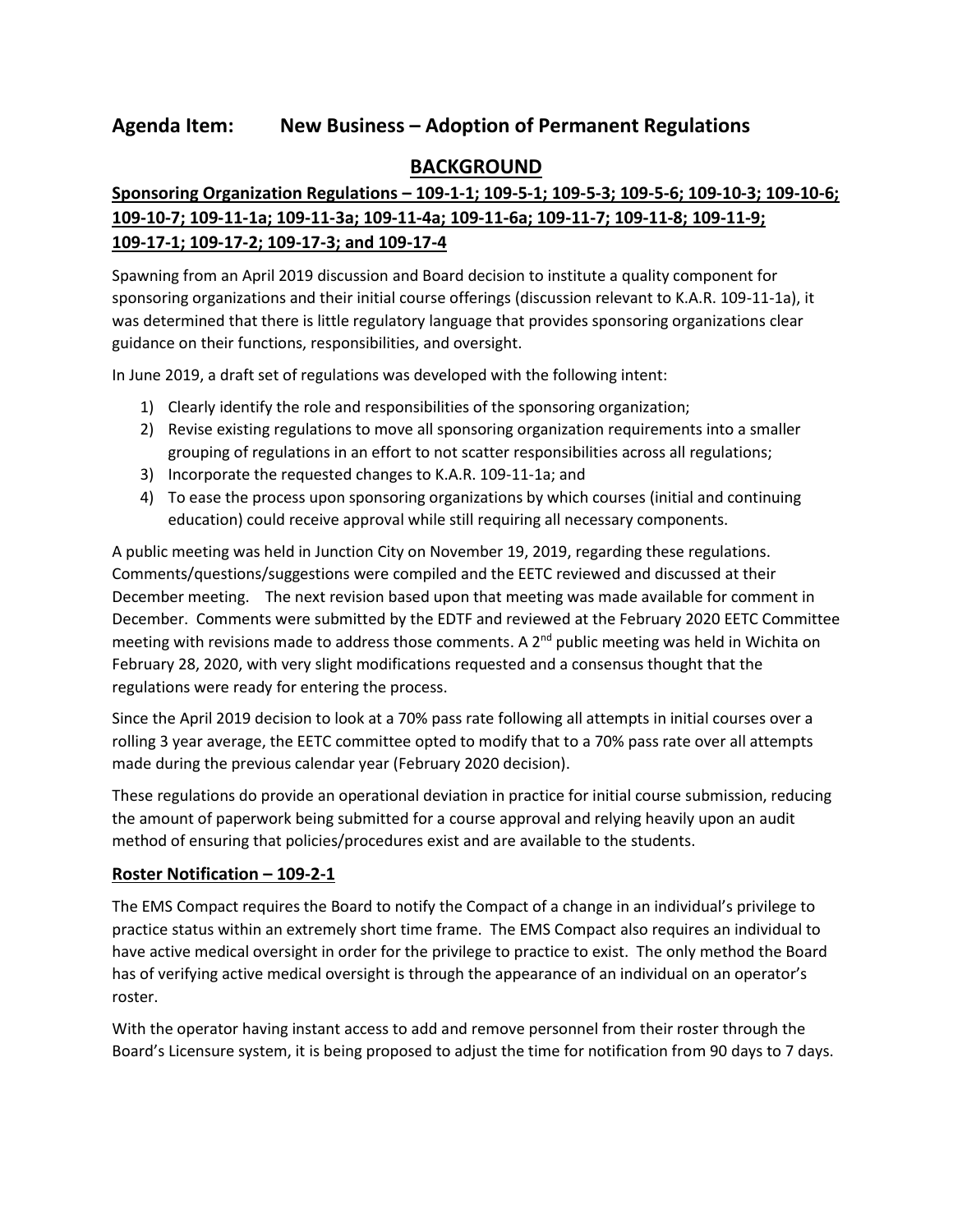### **Certification Regulations ʹ 109-3-1; 109-15-1; 109-15-2; and 109-15-3**

K.S.A. 65-6129 provides the Board with the authority to grant certification in 3 scenarios – initial certification, recognition of an out-of-state credential, and reinstating an expired certificate. The same statute continues on to allow the Board to require an original applicant for certification to submit to fingerprinting and a state and national criminal history record check.

Regulations currently address 2 of the 3 scenarios – recognition of a non-Kansas credential (K.A.R. 109-15-2) and reinstatement of an expired certificate (K.A.R. 109-15-1).

K.S.A. 65-6158, the EMS Compact, requires the Board to perform a criminal history record check of all applicants for initial licensure in order for our providers to be able to utilize their privilege to practice.

Through review of the regulations associated with this topic, it was also noted that the requirements for reinstatement seem to be overly burdensome for someone that has had an expired certificate for more than 2 years – requiring both a specified number of hours of continuing education and successful completion of a cognitive and psychomotor examination.

To address these items, Board staff is recommending the creation of a new regulation  $-109-15-3$  -that places the requirements for gaining initial certification into a single regulation. We also recommend revising 109-15-2 to address the criminal history record check as these individuals may be gaining initial licensure in Kansas and revising 109-15-1 to eliminate a specified number of hours of continuing education to be completed for reinstatement, but keeping the current requirements of successful completion of a cognitive and psychomotor examination and demonstration of a valid CPR certification.

### **E-file renewal ʹ 109-6-2**

With moving towards all online applications and the ability for our current system to apply audit rules, the Board requested changes in regulation to remove submission of a paper application as a mechanism for renewal of EMS Provider and Instructor-Coordinator certificates. Currently, individuals are required to request a paper application from the Board office if they desire to submit on paper. More than 92% of our providers renew via the electronic system and in 2021, there have been 0 requests for a paper application.

#### **Inactive Status Regulations ʹ 109-6-4 and 109-7-1**

An item appearing multiple times through the Board's annual legislative meetings was the creation of an inactive certificate. On June 6, 2019, the Kansas Legislature granted the Board the authority to issue and renew an inactive certificate.

Pursuant to discussion at the October 2018 meeting, it was the desire that the inactive certificate would have no change in renewal fee; no continuing education requirement for renewal while inactive; and cannot engage in direct patient care (but may remain in an administrative role that has oversight of patient care). A pathway to convert from inactive to active was also created.

That pathway to convert involves making an application; demonstrating completed training for any scope of practice changes that occurred since last active; and challenging the certification examinations or demonstrating completion of continuing education hours in sufficient quantity to reinstate an expired certificate of similar duration.